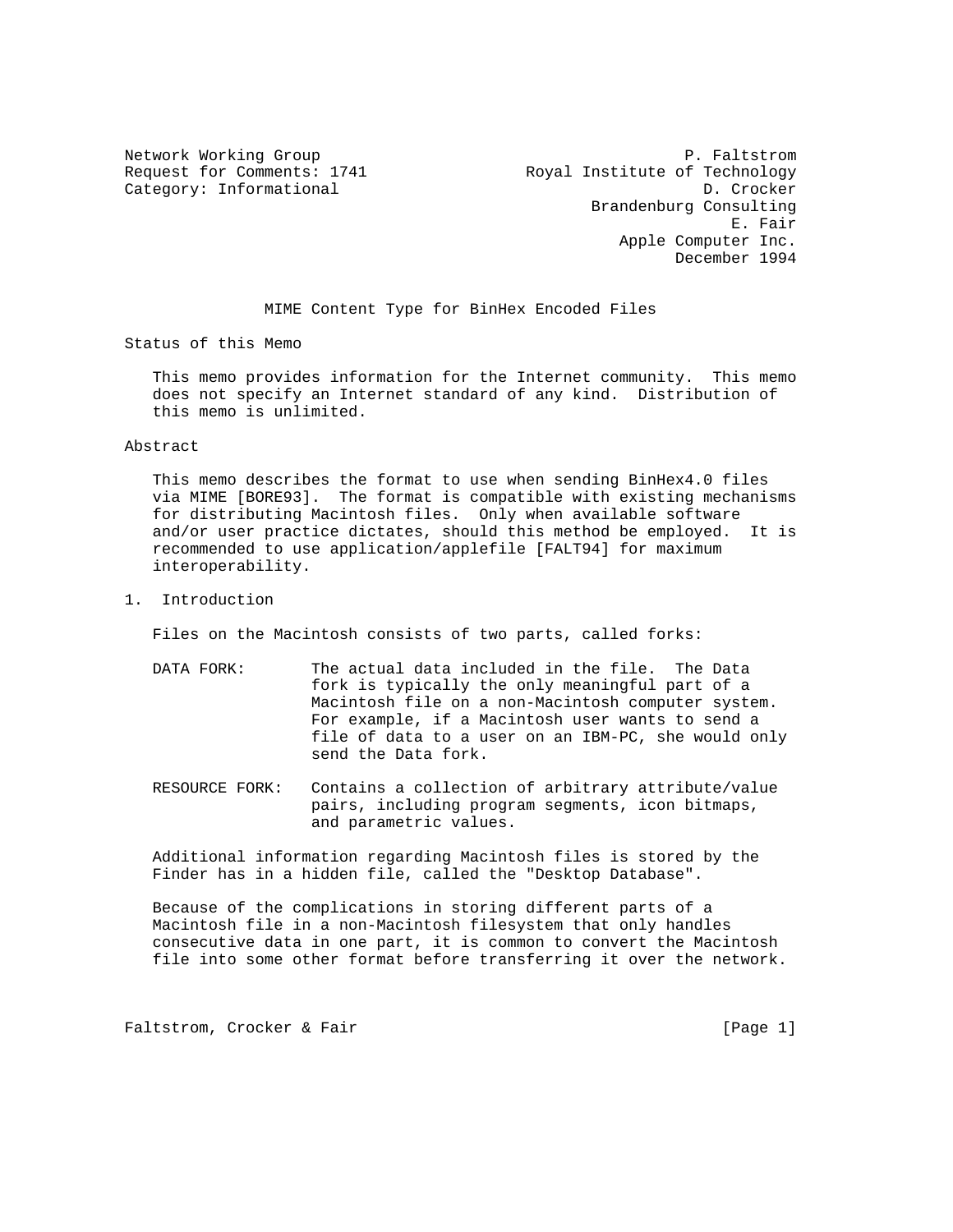AppleDouble file format [APPL90], encoded in MIME as multipart/appledouble [FALT94] and application/applefile [FALT94] is the preferred format for a Macintosh file that is to be included in an Internet mail message, because it provides recipients with Macintosh computers the entire document, including Icons and other Macintosh specific information, while other users easily can extract the Data fork (the actual data).

 However, this specification provides for use of the currently popular BinHex4.0 encoding schemes, as a convinience to the installed base of users.

2. MIME format for BinHex4.0

MIME-base Apple information is specified by:

| MIME type-name:          | APPLICATION                               |
|--------------------------|-------------------------------------------|
| MIME subtype name:       | MAC-BINHEX40                              |
| Required parameters:     | none                                      |
| Optional parameters:     | NAME, which must be a "value" as          |
|                          | defined in RFC-1521 [BORE93].             |
| Encoding considerations: | none                                      |
| Security considerations: | See separate section in the document      |
| Published specification: | Appendix A                                |
| Rationale:               | Permits MIME-based transmission of data   |
|                          | with Apple Macintosh file system specific |
|                          | information using a currently popular,    |
|                          | though platform specific, format.         |

## 2a. Detail specific to MIME-based usage

 Macintosh documents do not always need to be sent in a special format. Those documents with well-known MIME types and non existent or trivial resource forks can be sent as regular MIME body parts, without use of AppleSingle, AppleDouble or BinHex4.0.

 Documents which lack a data fork must be sent as AppleSingle according to RFC 1740 [FALT94].

 Unless there are strong reasons not to, all other documents should be sent as AppleDouble according to RFC 1740 [FALT94]. This includes documents with non-trivial resource forks, and documents without corresponding well-known MIME types.

 It may be valuable in some cases to allow the user to choose one format over another, either because he disagrees with the implementor's definition of "trivial" resource forks, or for reasons of his own.

Faltstrom, Crocker & Fair extended to the control of the set of  $[Page 2]$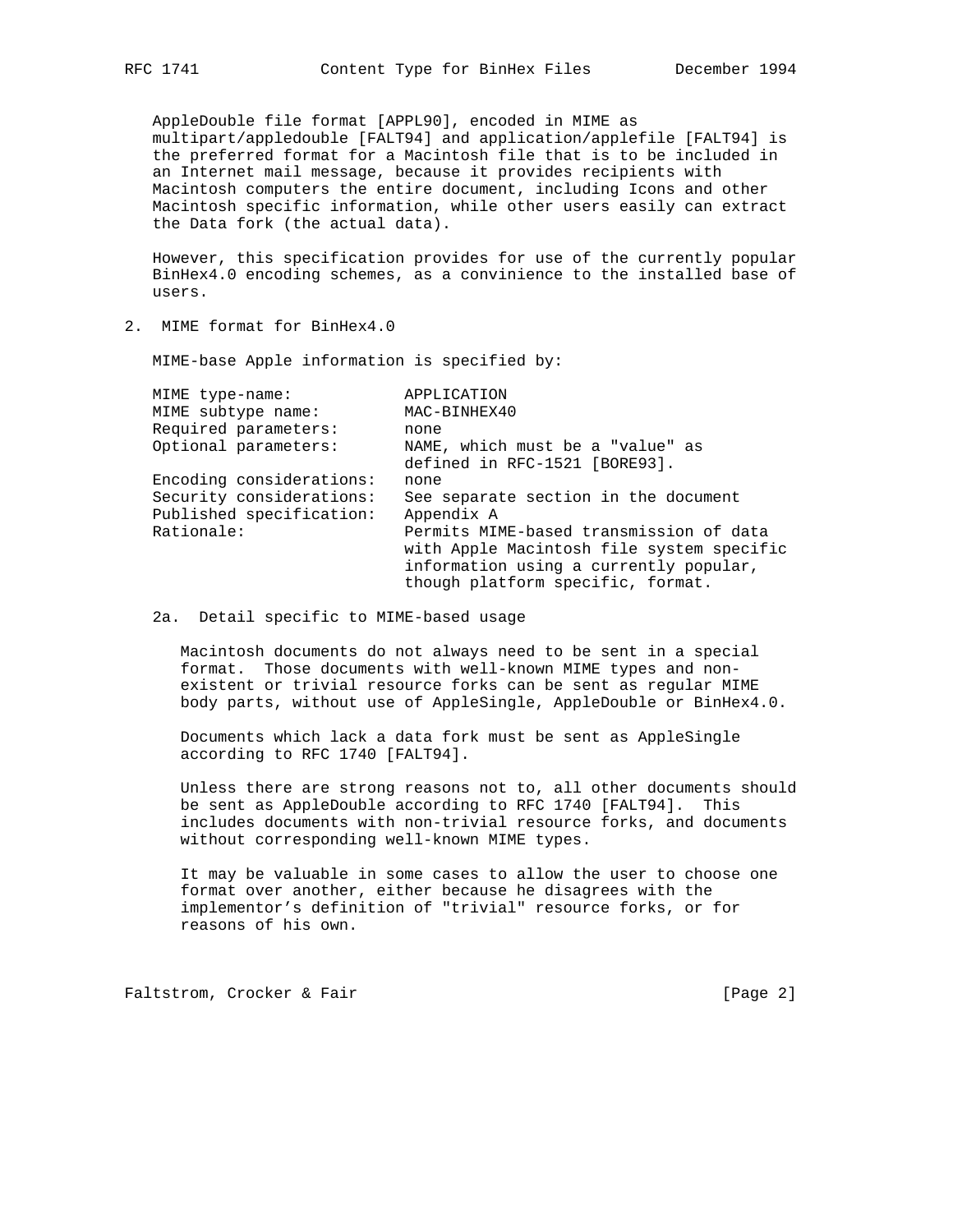Only when available software and/or user practice dictates, should BinHex 4.0 be employed.

3. BinHex

 BinHex 4.0 is a propular means of encoding Macintosh files for archiving on non-Macintosh file systems and for transmission via Internet mail. (See Appendix A for a brief description of the BinHex 4.0 format.)

 The content-type application/mac-binhex40 indicates that the body of the mail is a BinHex4.0 file. Even though the BinHex encoding consists of characters which are not the same as those used in Base64 (those regarded as safe according to RFC-1521 [BORE93]) a transportation encoding should not be done.

 Even though a BinHex file includes the original Macintosh filename, it is recommended that a name parameter be included on the Content- Type header to give the recipient a hint as to what file is attached. The value of the name parameter must be a "value" as defined by RFC- 1521 [BORE93]. Note that this restricts the value to seven-bit US- ASCII characters.

3a. BinHex example

Content-Type: application/mac-binhex40; name="car.hqx"

[The BinHex4.0 file goes here]

## 4. References

- APPL90 AppleSingle/AppleDouble Formats for Foreign Files Developer's Note, Apple Computer, Inc., 1990.
- FALT94 Faltstrom P., Crocker, D., and E. Fair, "MIME Encapsulation of Macintosh Files - MacMIME", RFC 1740, KTH, Brandenburg Consulting, Apple Computer Inc., December 1994.
- BORE93 Borenstein N., and N. Freed, "MIME (Multipurpose Internet Mail Extensions): Mechanisms for Specifying and Describing the Format of Internet Message Bodies", RFC 1521, Bellcore, Innosoft, September 1993.

Faltstrom, Crocker & Fair and The Contract of Team (Page 3)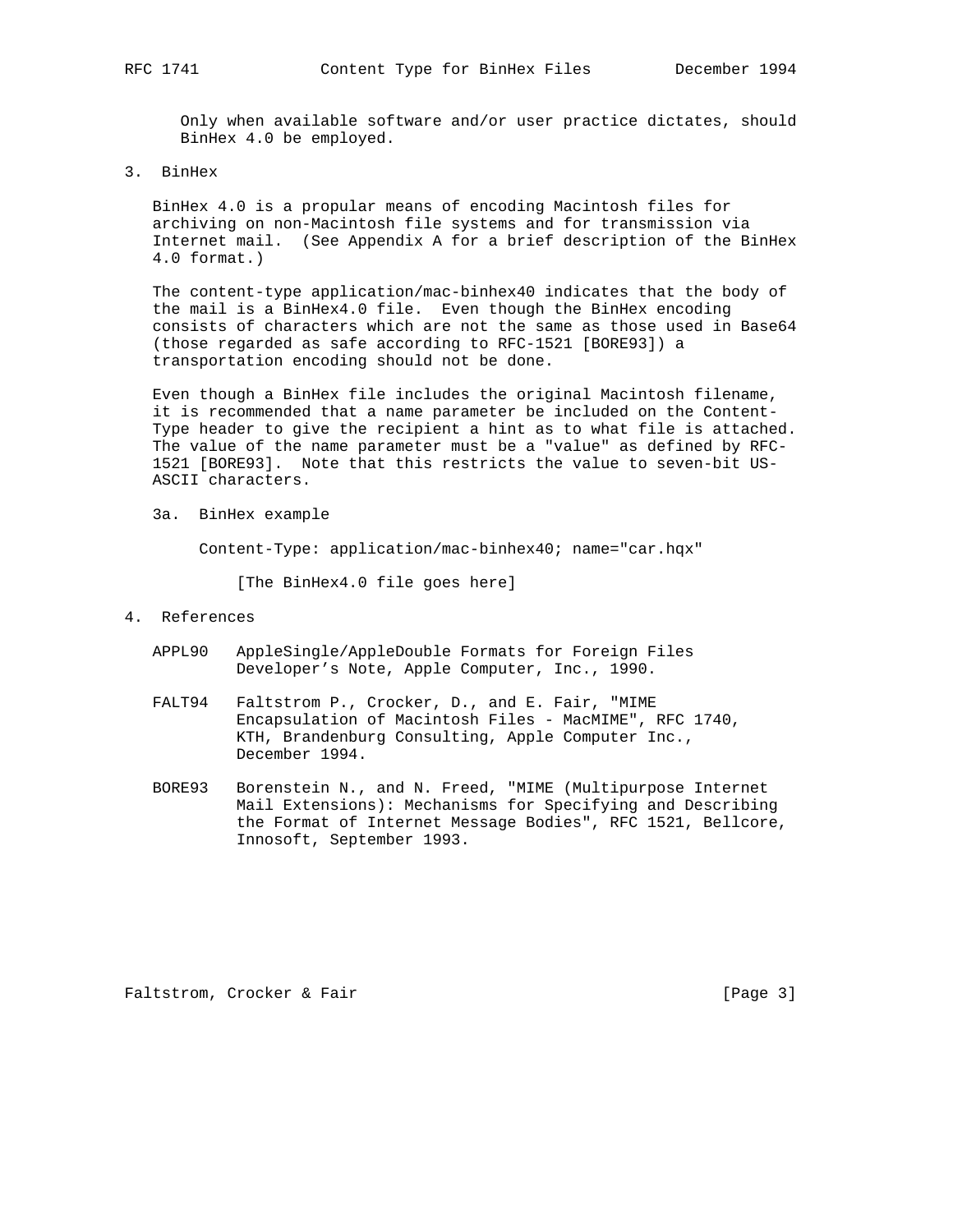5. Security Considerations

 To the extent that application/mac-binhex40 facilitates the transmission of operating-system sensitive data, it may open a door for easier relaxation of security rules than is intended either by the sender of the administrator of the sender's system.

6. Acknowledgements

 Thanks to all of the people on the ietf-822 list who have provided much meaningful input for this document. Some of them must though be remembered by name, because they have almost crushed my mailbox the last weeks with a very nice and interesting debate:

 Johan Berglund, Steve Dorner, David Gelhar, David Herron, Raymond Lau, Jamey Maze, John B. Melby, Jan Michael Rynning, Rens Troost, and Peter Svanberg.

7. Authors' Addresses

 Patrik Faltstrom Department of Numerical Analysis and Computing Science Royal Institute of Technology S-100 44 Stockholm Sweden

EMail: paf@nada.kth.se

 Dave Crocker Brandenburg Consulting 675 Spruce Dr. Sunnyvale, CA 94086

EMail: dcrocker@mordor.stanford.edu

 Erik E. Fair Engineering Computer Operations Apple Computer Inc.

EMail: fair@apple.com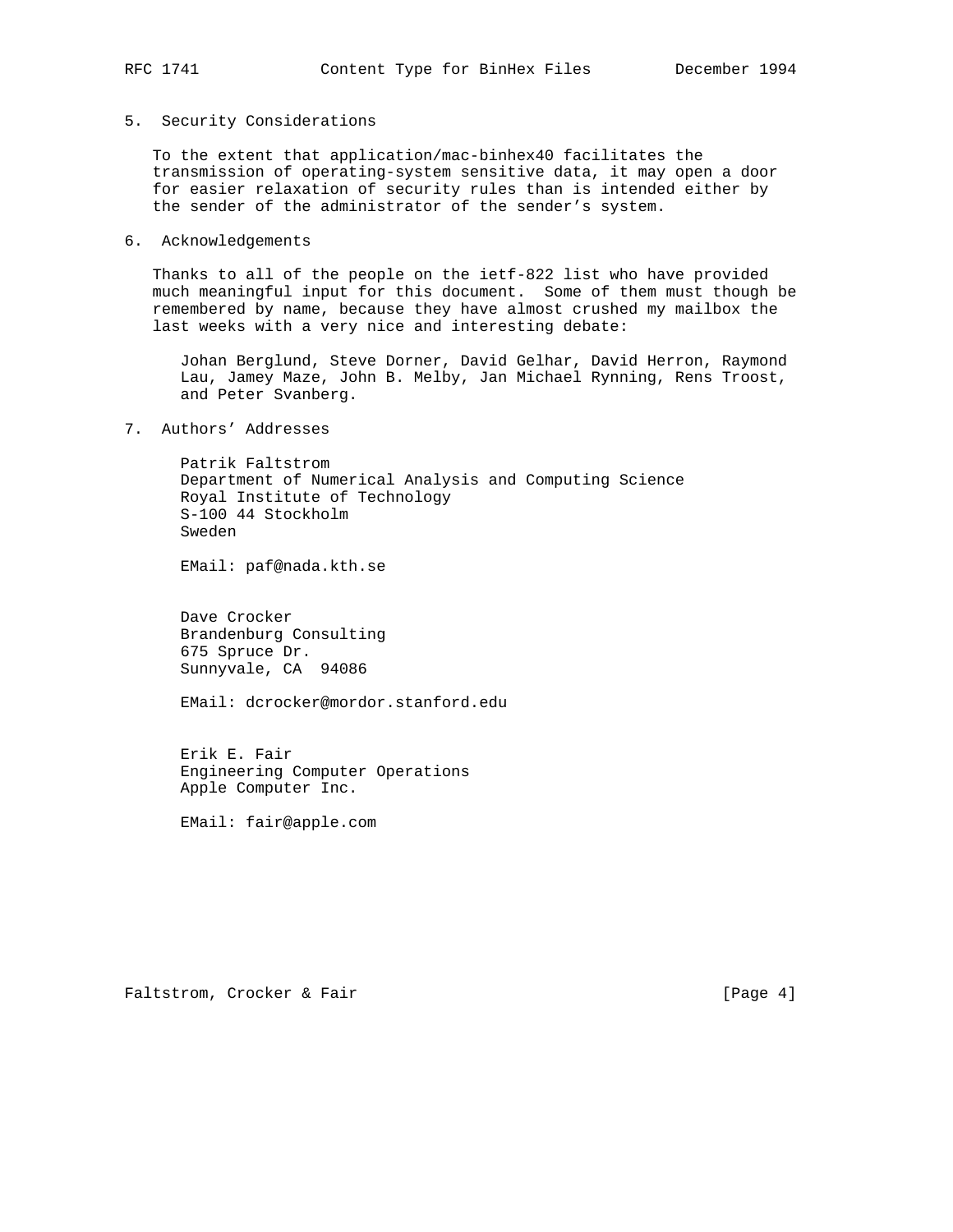Appendix A. The BinHex format Here is a description of the Hqx7 (7 bit format as implemented in BinHex 4.0) formats for Macintosh Application and File transfers. The main features of the format are: 1) Error checking even using ASCII download 2) Compression of repetitive characters 3) 7 bit encoding for ASCII download The format is processed at three different levels: 1) 8 bit encoding of the file: Byte: Length of FileName (1->63) Bytes: FileName ("Length" bytes) Byte: Version Long: Type Long: Creator Word: Flags (And \$F800) Long: Length of Data Fork Long: Length of Resource Fork Word: CRC Bytes: Data Fork ("Data Length" bytes) Word: CRC Bytes: Resource Fork ("Rsrc Length" bytes) Word: CRC 2) Compression of repetitive characters. (\$90 is the marker, encoding is made for 3->255 characters) 00 11 22 33 44 55 66 77 -> 00 11 22 33 44 55 66 77

 11 22 90 33 44 -> 11 22 90 00 33 44 The whole file is considered as a stream of bits. This stream will be divided in blocks of 6 bits and then converted to one of 64 characters contained in a table. The characters in this table have been chosen for maximum noise protection. The format will start with a ":" (first character on a line) and end with a ":". There will be a maximum of 64 characters on a line. It must be preceded, by this comment, starting in column 1 (it does not start

11 22 22 22 22 22 22 33 -> 11 22 90 06 33

Faltstrom, Crocker & Fair extended to the control of the set of  $[Page 5]$ 

in column 1 in this document):